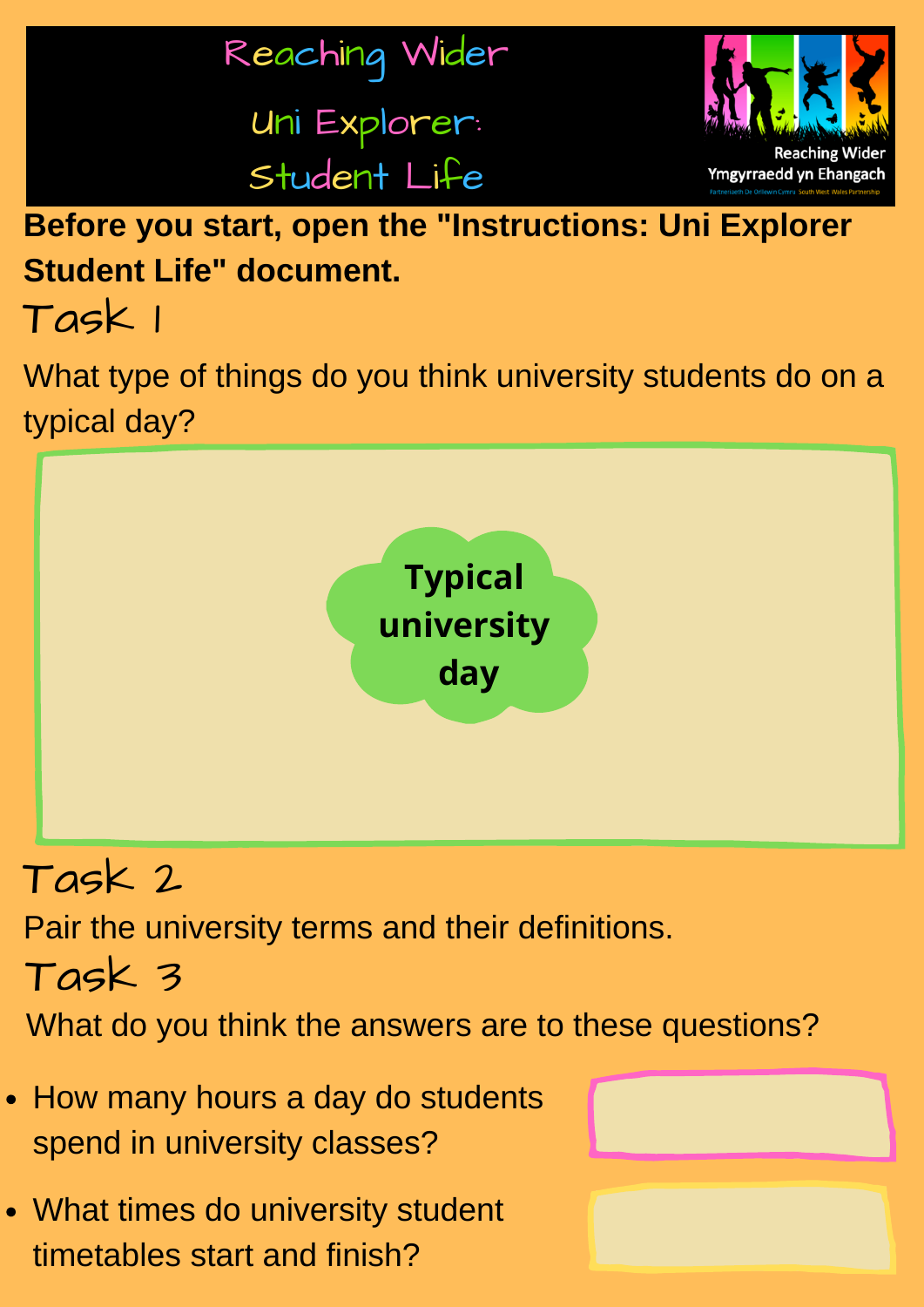## Task 4

Fill in the student profiles below based on how 3 different university students spend their day.



Morning:

Afternoon:

Evening:



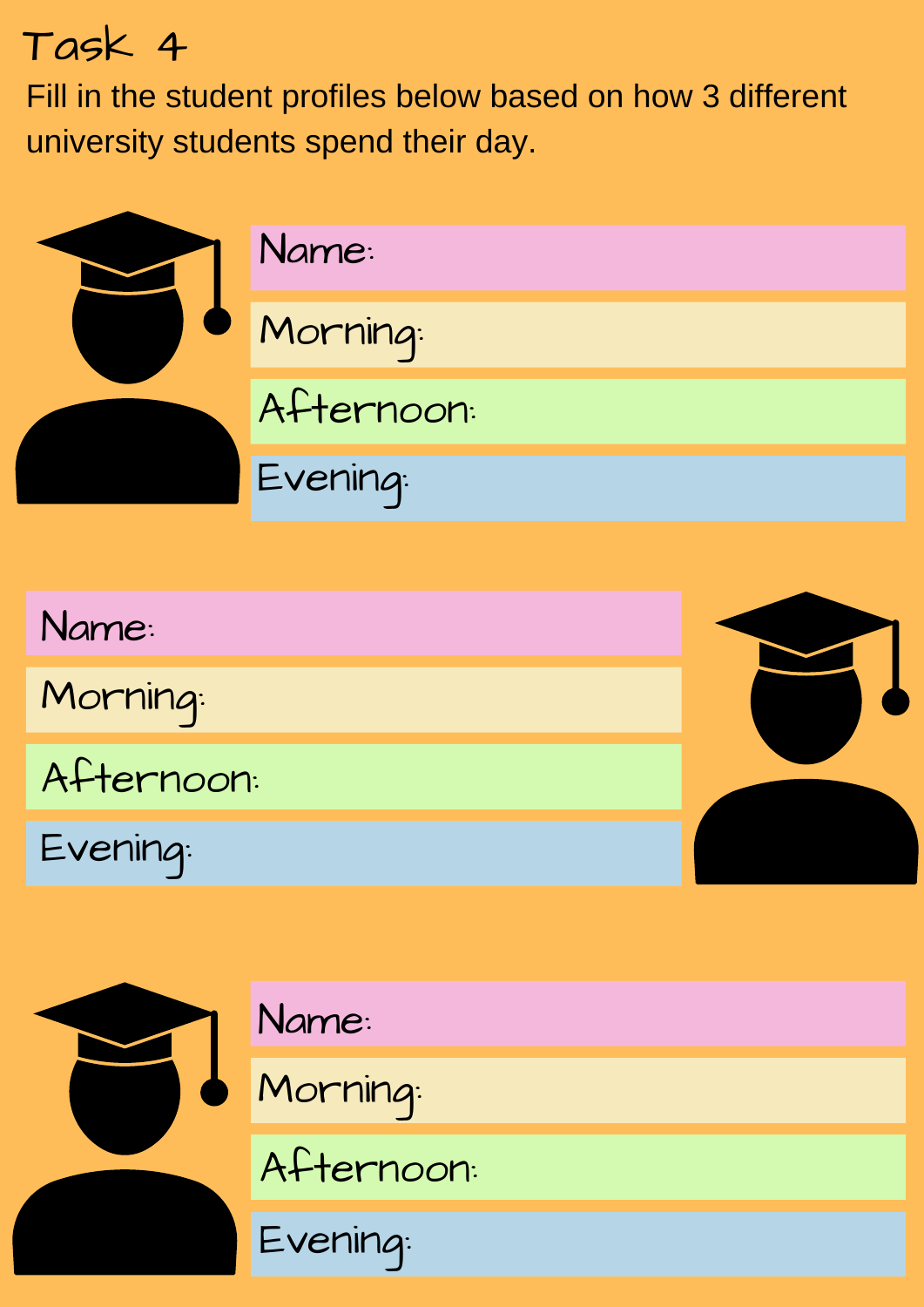# Task 4 - continued!

Having found out more about student life from university students, what have you learnt about...

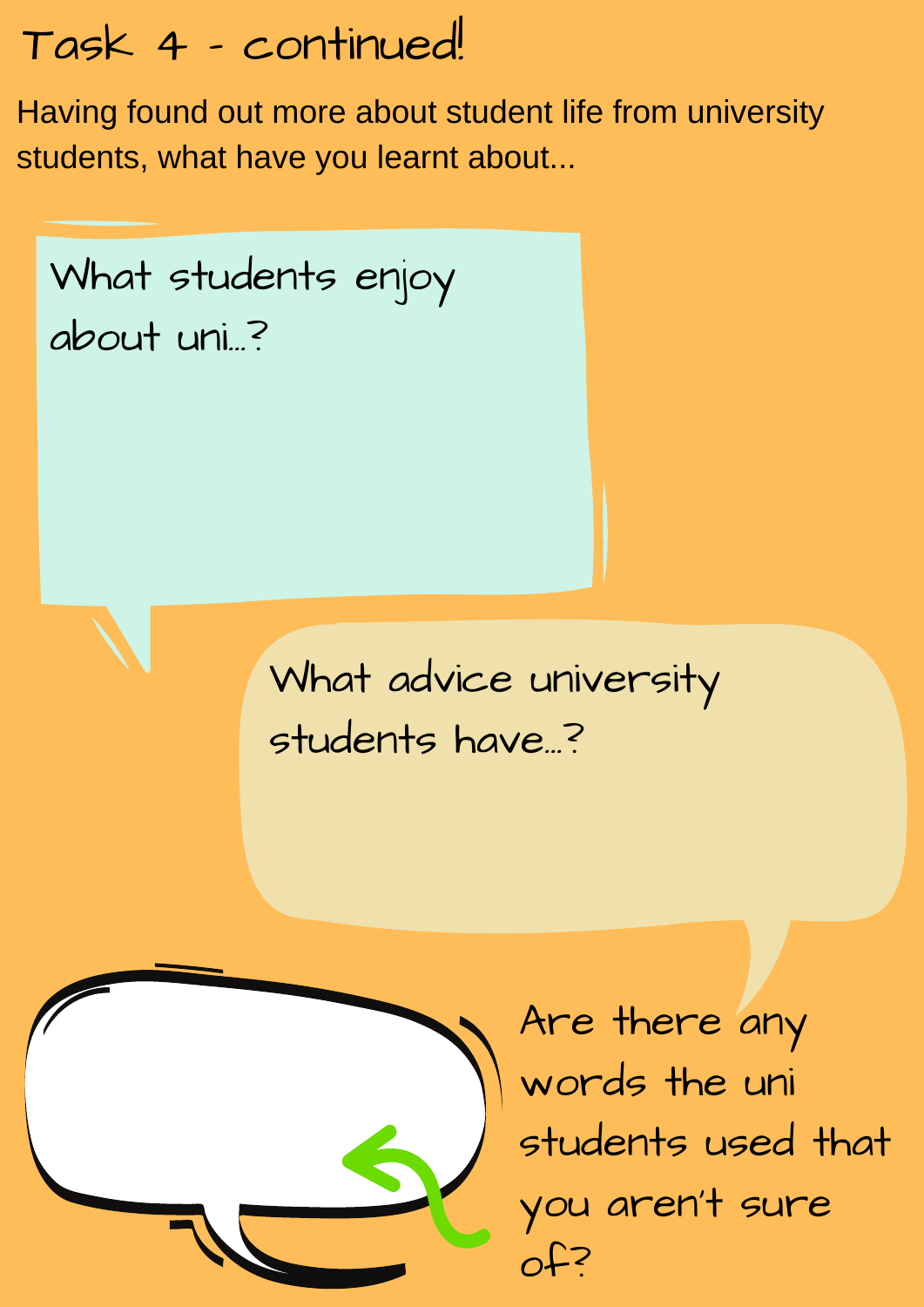# Task 5

From the previous activity you've seen that students study a range of subjects. Write three subjects that sound interesting to you below, as well as at least ONE subject that you know little about. These could be based on the student profiles or what you are already interested in.

Research what studying these subjects includes using the Swansea University Prospectus: a catalogue of all the subjects available at the university.